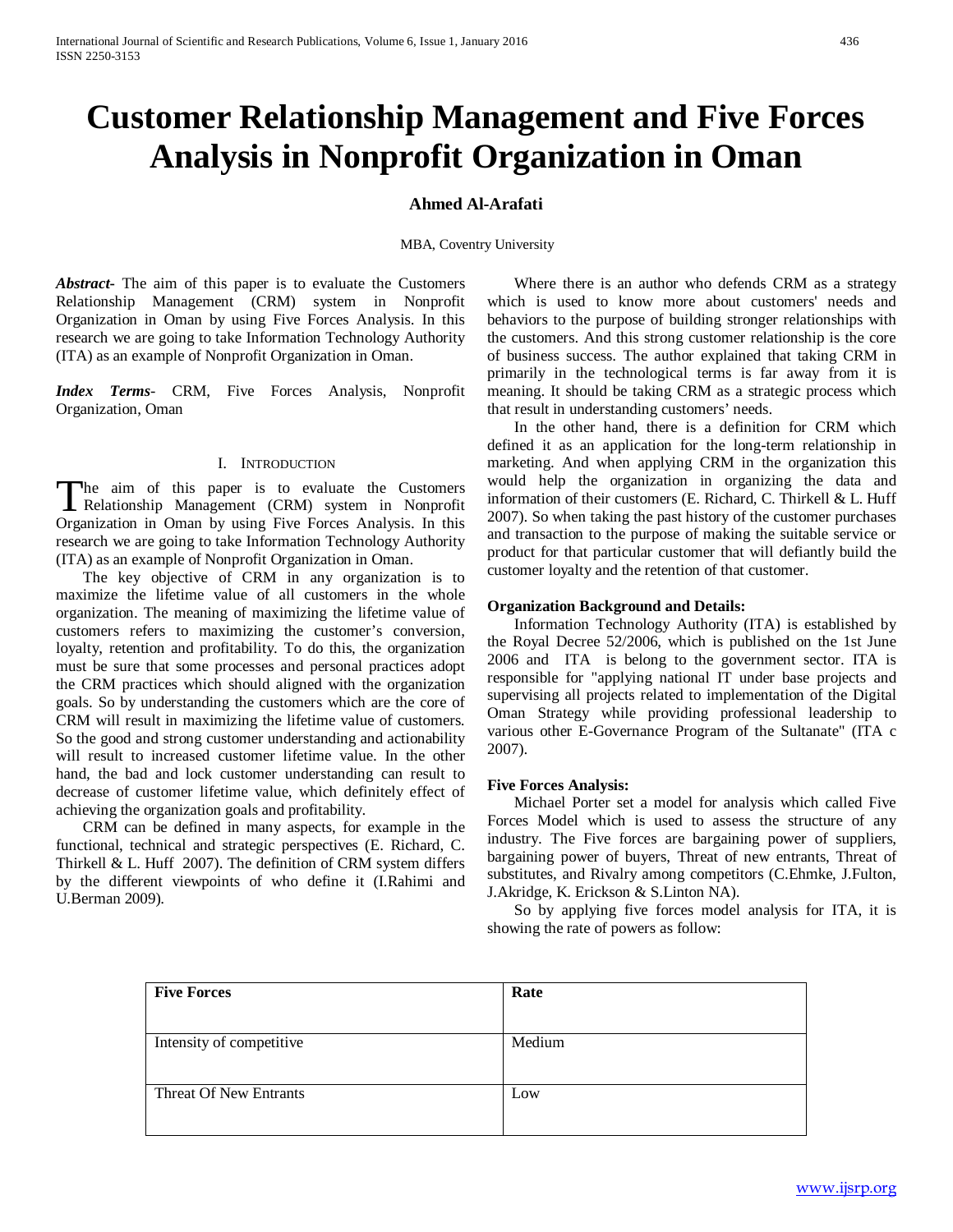| Power Of Suppliers                   | High |
|--------------------------------------|------|
|                                      |      |
|                                      |      |
| Power Of Buyers                      | Low  |
|                                      |      |
|                                      |      |
| <b>Threat Of Substitute Products</b> | High |
|                                      |      |
|                                      |      |

## **Intensity of competitive**

|                         | Rate | <b>Intensity of competitive</b> |
|-------------------------|------|---------------------------------|
| Number of Competitors   | Low  | Low                             |
| Industry growth rate    | High | Low                             |
| <b>Fixed Costs</b>      | High | High                            |
| <b>Storage Costs</b>    | High | High                            |
| Product Differentiation | High | Low                             |
| <b>Switching Costs</b>  | High | Low                             |
| <b>Exit Barriers</b>    | High | High                            |
| <b>Strategic Stakes</b> | High | High                            |
| <b>Overall</b>          |      | <b>Medium</b>                   |

## **Table 1: Intensity of competitive**

 As it is seen from (Table 1) that the intensity of competitive is medium where is a needing of improving in the efficiency and to have a unique service, which this can be supported by applying the CRM system in the organization to have an advantage among the competitors. So the CRM system will play a major role to success the battle among the competitors.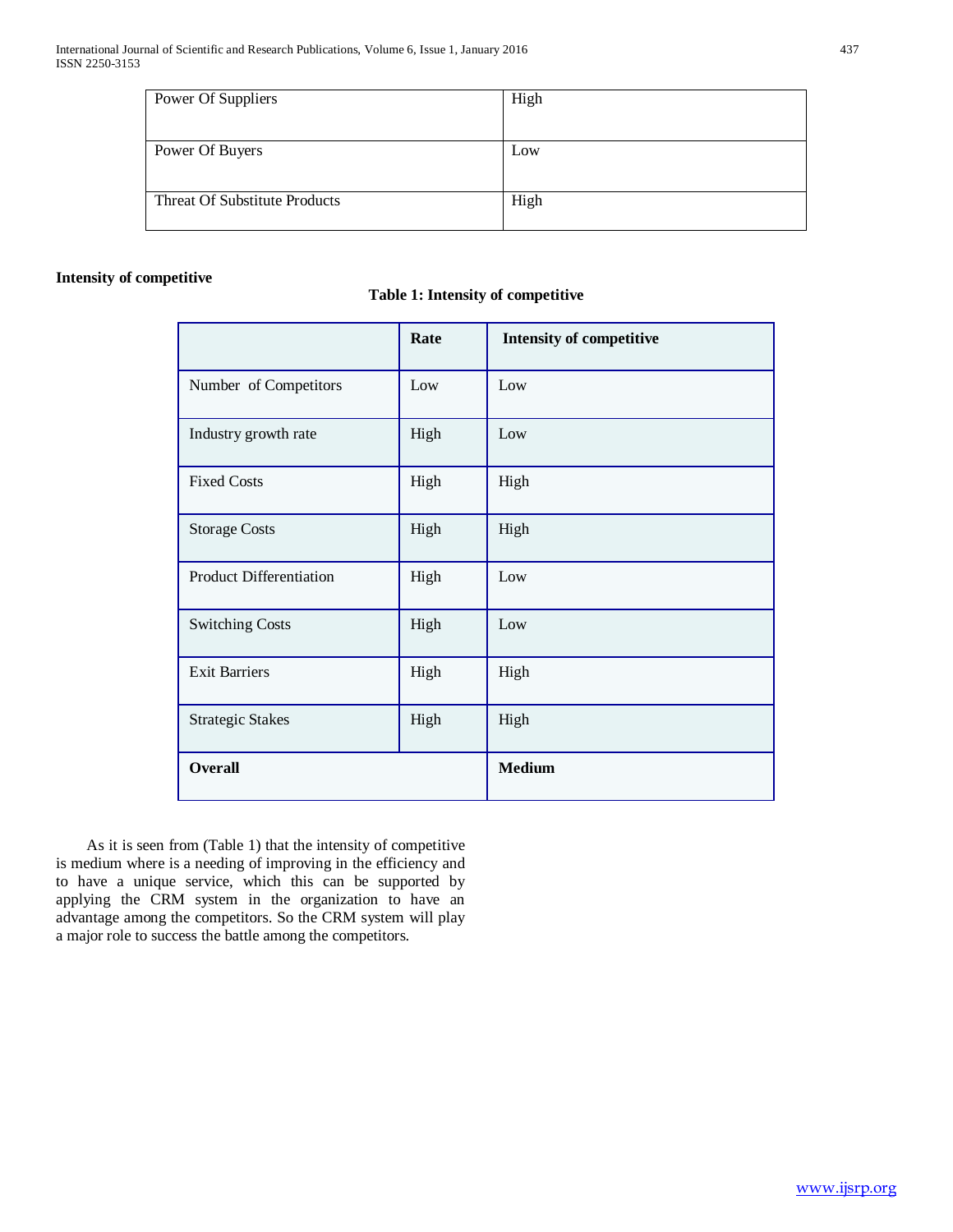## **Threat of New Entrants**

# **Table 2: Threat of New Entrants**

|                                                          | Rate | <b>Threat Of New Entrants</b> |
|----------------------------------------------------------|------|-------------------------------|
| Economies of scale                                       | High | Low                           |
| Product differentiation                                  | High | Low                           |
| Capital requirements                                     | High | Low                           |
| Switching costs                                          | High | Low                           |
| distribution<br>Incumbent's<br>of<br>control<br>channels | High | Low                           |
| Incumbent's proprietary knowledge                        | High | Low                           |
| Incumbent's access to raw materials                      | Low  | High                          |
| Incumbent's<br>government<br>access<br>to<br>subsidies   | High | Low                           |
| <b>Overall</b>                                           |      | Low                           |

 As it is seen from (Table 2) that the threat of new entrants is low which this mean the barriers to enter in this sector is high. The CRM system can play major role where make it is possible for the customers to involve in change or improve the service or the products by taking their opinion and feedback regarding the service which this done because CRM system improving the customers experience. As Mgr. Jana mentioned that the barriers for the new entering is that there is a need for high capital to establish the business and it is difficult for the new entrants to get distribution channels ( 2008 ). Also, there is a need for knowledge and experience for the new entrants which they are very difficult to get and need time to have it.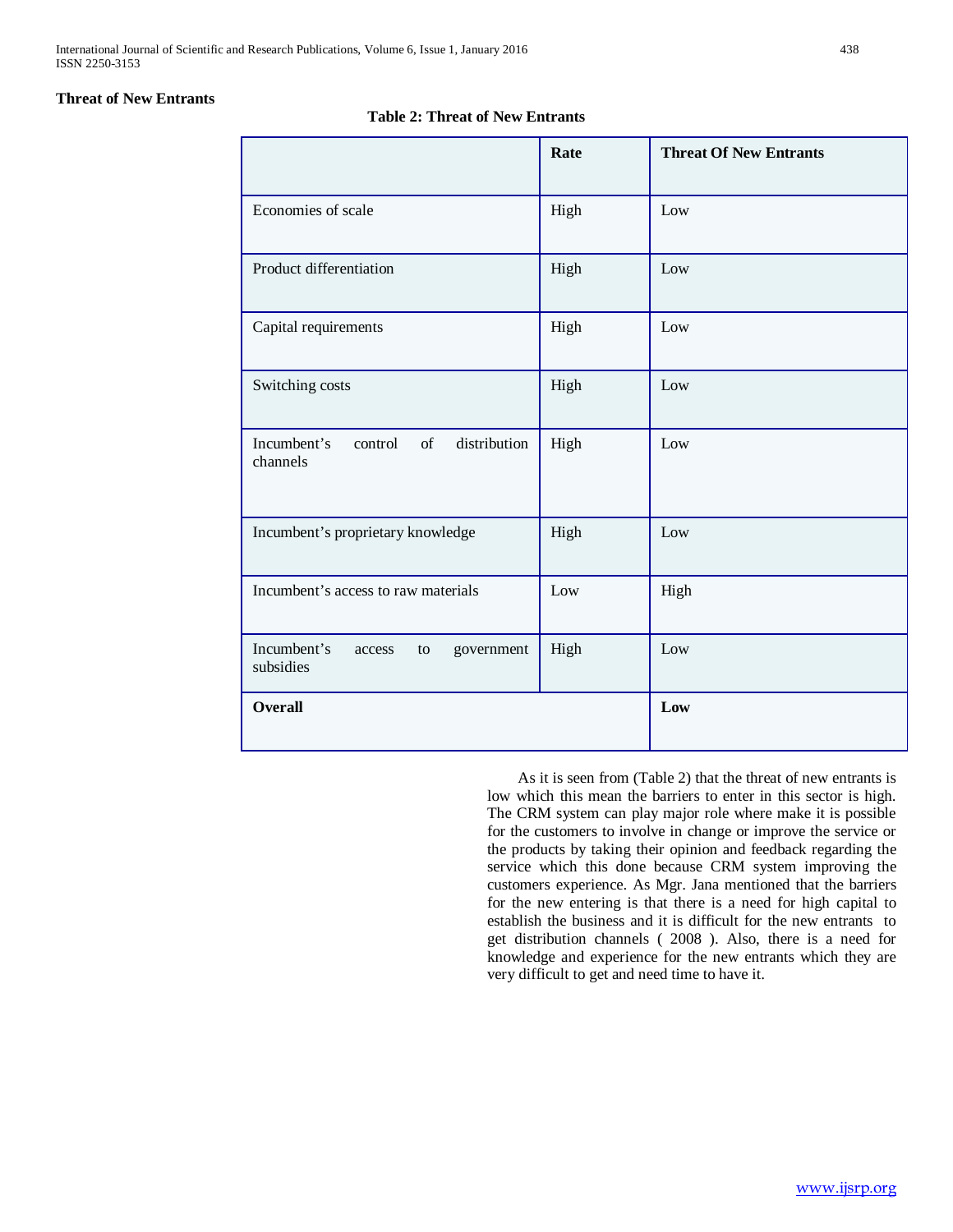# **Power of Suppliers**

# **Table 3: Power of Suppliers**

|                                                            | Rate | <b>Power Of Suppliers</b> |
|------------------------------------------------------------|------|---------------------------|
| Concentration relative to buyer industry                   | High | High                      |
| Availability of substitute products                        | Low  | High                      |
| Importance of customer to the supplier                     | High | Low                       |
| Differentiation of the supplier's products and<br>services | High | High                      |
| Switching costs of the buyer                               | Low  | Low                       |
| Threat of forward integration by the supplier              | High | High                      |
| <b>Overall</b>                                             |      | <b>High</b>               |

 As it is seen from (Table 3) that the rate of power of suppliers is high where the CRM system can add value to the relationship with suppliers and enhance it better than other applications. There are a lot of suppliers which have a good brand in information technology for example: Microsoft, Apple, Dell and so on. And for ITA it is costly if they want to change their suppliers which they used to deal with them because the need to replace the all components of that products or services.

#### **Power of Buyers**

## **Table 4: Power of Buyers**

|                                               | Rate | <b>Power Of Buyers</b> |
|-----------------------------------------------|------|------------------------|
| Concentration of buyers relative to suppliers | Low  | Low                    |
| Switching costs                               | High | Low                    |
| Product differentiation of suppliers          | High | Low                    |
| Threat of backward integration by buyers      | Low  | Low                    |